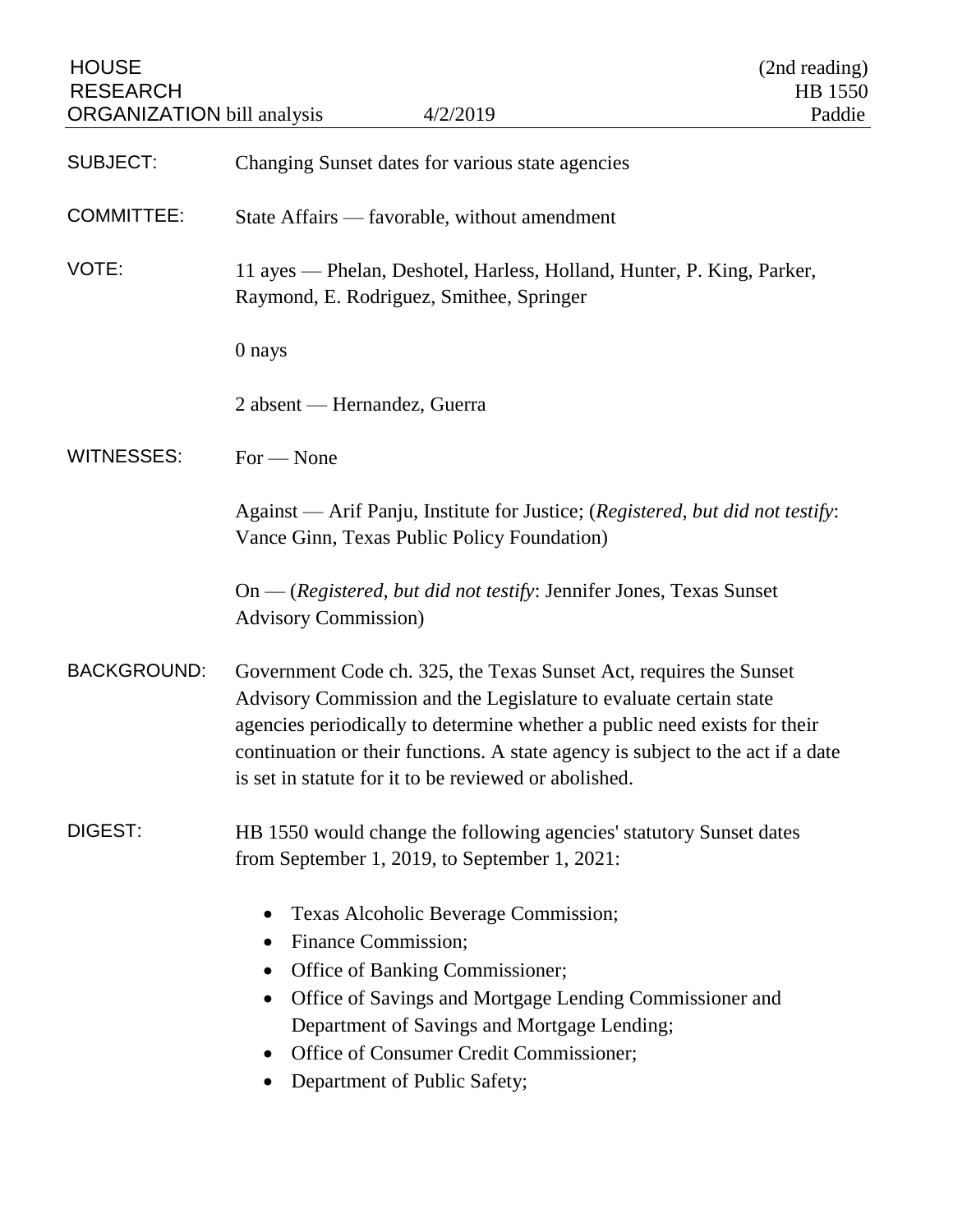## HB 1550 House Research Organization page 2

- Texas Veterans Commission;
- Texas Military Department;
- Texas State Library and Archives Commission;
- Texas Historical Commission;
- State Office of Risk Management and the risk management board;
- School Land Board:
- Texas Medical Board;
- Texas State Board of Examiners of Psychologists;
- Texas State Board of Examiners of Marriage and Family Therapists;
- Texas State Board of Examiners of Professional Counselors;
- Texas State Board of Social Worker Examiners;
- Texas Funeral Service Commission;
- Texas State Board of Public Accountancy;
- Texas Board of Professional Geoscientists;
- Texas Board of Professional Land Surveying;
- Texas Real Estate Commission;
- Texas Appraiser Licensing and Certification Board;
- Texas State Board of Plumbing Examiners;
- Texas Department of Motor Vehicles; and
- State Securities Board.

The bill also would move from 2019 to 2021 the next review for the following agencies subject to review but not to being abolished under the Texas Sunset Act:

- Texas Windstorm Insurance Association;
- Veterans' Land Board:
- Lower Colorado River Authority;
- Guadalupe-Blanco River Authority;
- Nueces River Authority; and
- Red River Authority of Texas.

If a conflict existed between this bill and another bill of this regular legislative session that extended the Sunset date of a governmental entity,